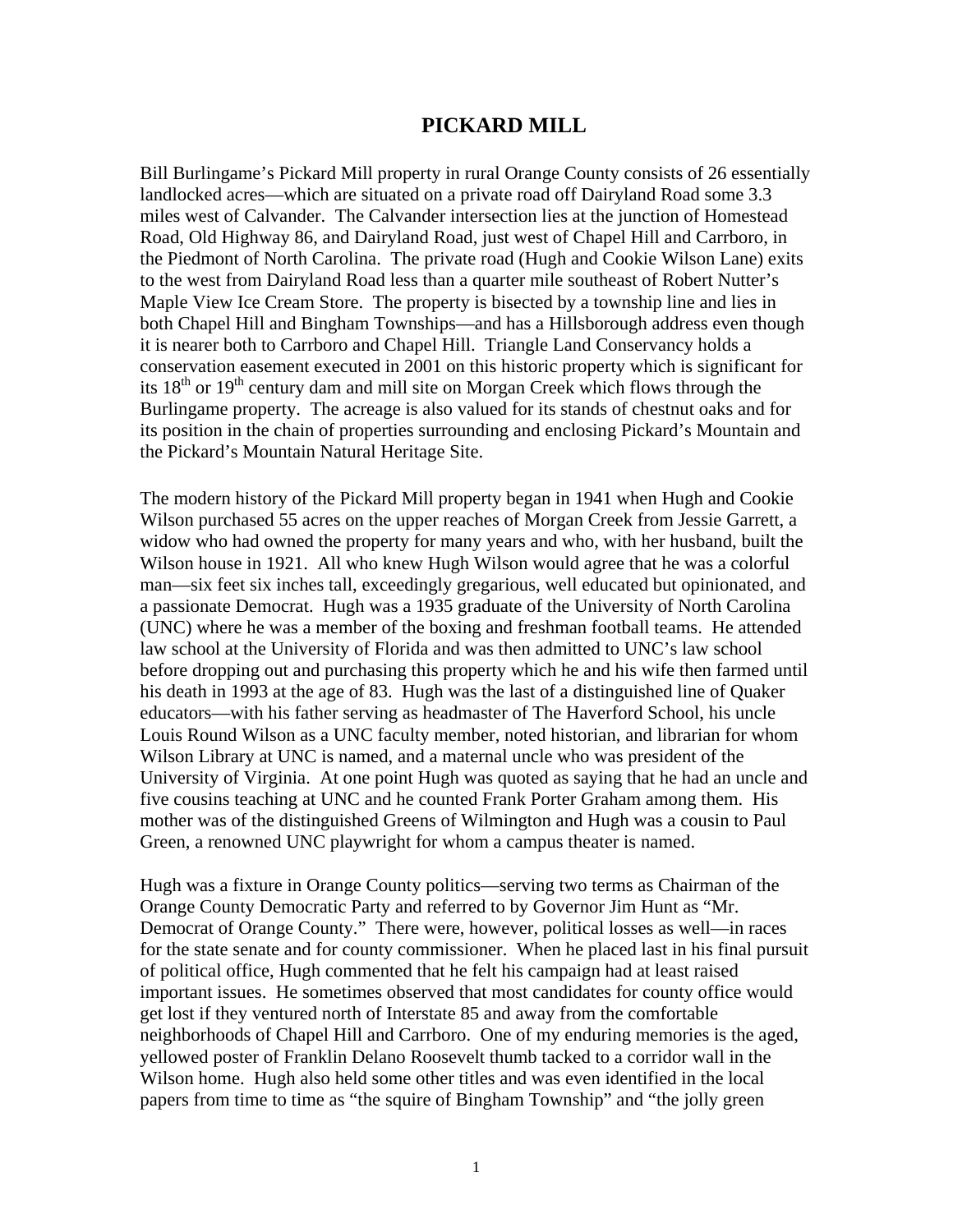giant" (a reference to his characteristic forest green work outfits). His wife, Statira Cook, known as "Cookie," was a Floridian and a skilled and beloved nurse who developed innovative practices at UNC Hospitals where she worked until her retirement in 1976 after 22 years. She was no less a figure than Hugh, with her gravelly, foghorn-like voice dominating hymn singing in local churches, and her pungent, irreverent observations punctuating conversations at Democratic Party gatherings and local events. Cookie, who will celebrate her 98<sup>th</sup> birthday in February of this year, lived on the family property until 2003 in the house built by the Garretts in the 1920s.

When the Wilsons arrived at Pickard Mill in 1941 during World War II, electric power had recently come to this rural enclave. It was the result of the first federal rural electrification project in the nation, with power having been extended to Calvander from Chapel Hill and eventually to Orange Grove. There was, however, no telephone and no running water. Cookie recalls carrying water by the bucket, not from Morgan Creek, but from a spring just across the creek. The spring is now on the Burlingame property and is marked by a rock wall constructed by Michael Godfrey in the early 1970s to protect the water supply from Morgan Creek when it flooded during the early summer rains. This spring was known historically as a certain supply of water for the neighborhood during even the worst of droughts. At the time it was the only source of water on the property other than the creek. Cookie remembers the months of delay during war-time in securing an electric water pump even after their well had been drilled. She and Hugh also recall the re-routing of what is now Dairyland Road from its original track in front of the Wilson house (although this relocation has yet to be verified). The Wilsons raised chickens, Cookie sold eggs in town, and they kept Ayrshire cattle and sold dairy products. At its peak the Wilson herd was comprised of 50 head of cattle and had won over 100 prizes at state fairs between 1955 and 1962. Hugh dubbed the property "Bonnie Brae Farm" in those earlier years.

Among the more memorable items of oral history are those stories related by Hugh of his contracting with the military and having Italian prisoners of war clearing pasture land, and in particular, the fields east of the present Burlingame home. POWs were brought some distance from Camp Butner in Granville County which was simultaneously a POW camp, a basic training site for the US Army, and an army hospital. (Later, the Butner site included John Umstead Hospital, Central Regional Hospital, and an array of other institutions of the NC Division of Health and Human Services, the NC Department of Correction, and the Federal Bureau of Prisons).

Hugh had a multitude of other recollections including an apocryphal tale about Richard Nixon's days as a Duke University law student, stories of many UNC football and basketball teams, and one about the theft of the UNC mascot (Rameses the ram) who was pastured nearby. And, Cookie has stories of dancing in the outdoor pavilion at Daytona Beach while she was in nursing school. Hugh was an icon of sorts in Chapel Hill and Orange County, loving nothing more than to outtalk the undergraduates in the local watering holes before the legal drinking age in NC was raised to age 21. He closed bars on many nights in Chapel Hill and often relied on the remaining patrons to provide him a ride to his home in the country. Hugh's capacity for alcohol was formidable. One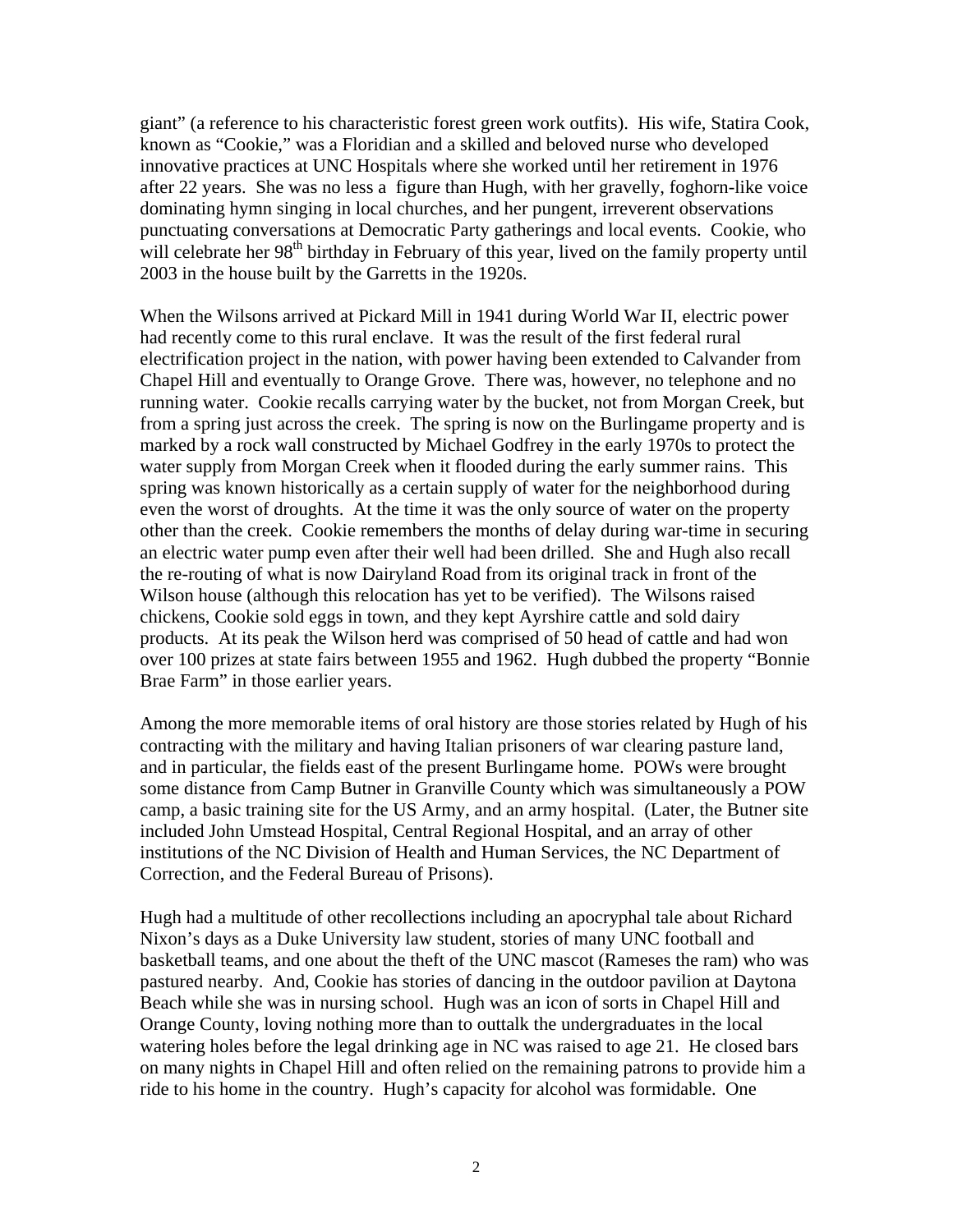Christmas I bought him a bottle of pricey Scotch whiskey, and he proceeded to join me for an evening in which he drank nearly all of it over ice and then walked up the hill home.

Hugh bought and sold smaller pieces of land along the margins of his property, choosing in particular to sell to UNC faculty members who had begun to value the rural Orange Grove and Calvander communities in the 1950s. Over the years he sold parcels to Dougald and Marilyn McMillan (Dougald was a Professor of English at UNC), Stuart and Pat Vandiviere (Stuart taught at Chapel Hill High School), and Tom and Pat Griggs (Tom served on the faculty of the School of Medicine at UNC); and, Hugh brokered the sale of his former property, the Pickard Mill site, from Mary Godfrey to me, Bill Burlingame, a faculty member in UNC's Department of Psychology.

Aside from his home place, Hugh sold the largest piece of land (approximately 26 acres) to Michael and Mary Godfrey in four parcels beginning in the 1960s. The new owner, Mike Godfrey, is the talented son of the late Arthur Godfrey, famed "king of the airwaves" in the 1950s (with a weekly prime time audience of 80 million viewers at its peak). His son Mike acquired a respect for the natural and historic environment together with the values of a conservationist while growing up on his father's farm in Northern Virginia. And, he sought to create a rustic Carolina homestead on the southern half of Hugh's original property. Mike had been a student in Duke University's MBA program and commuted between Washington, DC and North Carolina—while building his home near the Pickard Mill site. He and Mary transported and joined together three old oak log cabins, one or more of which is said to have been moved from the Buckhorn neighborhood. They then built fireplaces with chimneys constructed from the historic stones at the site and from collapsed chimneys in the neighborhood. Some of the interior rock work on the chimneys and fireplaces is said to have been done by the African-American artisan who created stone work for the Chapel Hill Public Library on Franklin Street (now the Chapel Hill Museum). Water for their home was pumped from the spring near Morgan Creek in a supply which was never dependable due to the shallow reservoir and the considerable distance.

The log cabins were assembled on a site on the property which was probably very near the historic miller's residence—as attested by the presence of two magnificent and very old white oak trees said by a forester to have germinated around 1830. The presence of these two trees, by far the oldest on the property, and the pile of chimney stones (all near Morgan Creek and the mill site) strongly suggest that this may have been the historic residence or homestead on the original 55 acres of land.

Mike and Mary Godfrey sought to preserve and restore the property, creating an easement, for example, which would allow for rebuilding the Pickard Mill dam and reestablishing the millpond or lake which would have again flooded a significant expanse of Hugh Wilson's and Robert Nutter's properties. Mike planted shrubs that would attract wildlife and authored A Closer Look (Sierra Club, 1975). The latter is a lavishly photographed treatise on "the life forms immediately around us," with an interesting chapter, "The Ecosystem in My House," which describes the interplay of species in what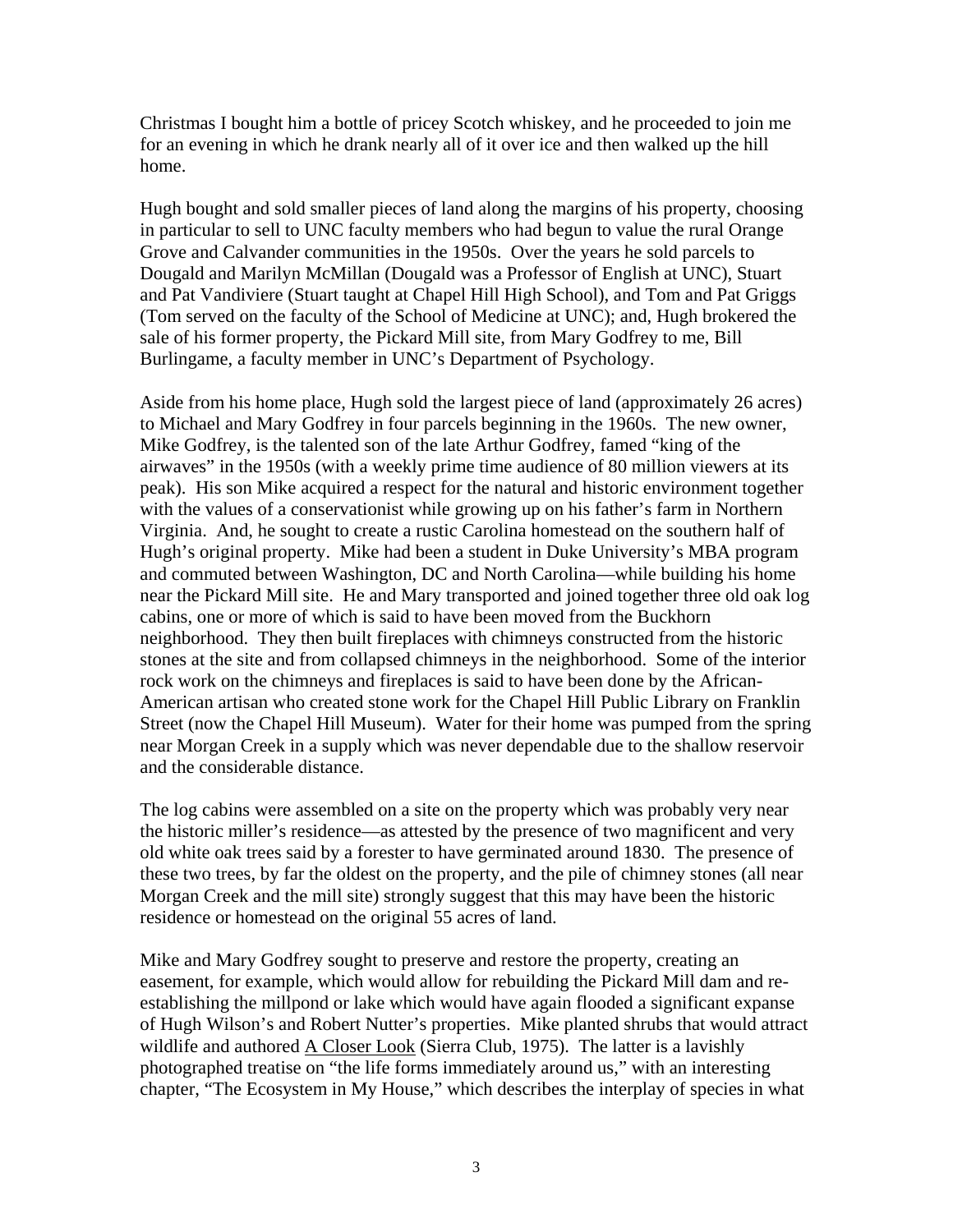is now my log home. This was followed by The Sierra Club Naturalist's Guide to the Piedmont (1980), an exhaustive "guide to the geology, climate, and life systems of the Piedmont."

Mike and Mary's marriage ended in the mid 1970s and Mike left the property. Mary, after a short-lived business venture in which she raised dogs on the property, eventually sold the nearly 26 acres to Bill Burlingame—who, she concluded, "would give my house a good home." In their years on the property, Mike and Mary were certainly known in the community and were active in conservation matters. From time to time bits of history emerge, which include for example, Mike's exhibitions of his photography at the home, as related to me by one of Chapel Hill's senior attorneys. His immaculate color images of wildlife appeared in his publications and in at least one short film. During my first year on the property, I recall Mike's camera mounted on a tripod to film the activity on a bull thistle bloom in one of Hugh's pastures.

Over the course of his more than 30 years of stewardship for the Pickard Mill property, Bill has enlarged and modernized the house using classic post-and-beam construction to add to the original log buildings. The post-and-beam work, as well as the extensive interior paneling comprised of weathered wood and aged heart pine, was completed by a gifted Chatham County builder, Robin Garrett, who dealt only in log cabins and in this traditional form of construction. In addition to the weathered wood and heart pine paneling are several "hewn corners," that is, 18th century building corners cut by hand from single pine logs and used originally as corners for an ancient barn. The three log cabins, now joined, are all otherwise comprised of oak logs. The oldest building was originally a one-room log home circa 1800 to 1850, with access by ladder to the loft and sleeping quarters on a second floor. Bill had a well drilled, created a pond which fills with water pumped from Morgan Creek, constructed decks, and has sought to clear underbrush, build trails along the creek, and to conserve and restore elements of the dam and mill site. Morgan Creek itself is celebrated in James Taylor's lyrics in "Copperline" (co-authored with Reynolds Price), and this tune is found on James' album, *New Moon Shine* (1991).

When Hugh Wilson arrived with his bride on the 55 acres comprising the Pickard Mill site, the only buildings were the Garrett house and a log cabin. The latter was on the margin of the property and was said to have been the home of "a free Negro," built presumably before the Civil War. Nothing more is known about this cabin which was incorporated in the home originally created by Dougald and Marilyn McMillan. They, like the Godfreys, merged several buildings (including the log cabin) to create their residence. Hugh indicated that he had seen timbers left from the grist mill on the edge of Morgan Creek, but these have since decayed and have totally disappeared. There are only a few additional fragments of oral history, and little has been found to this point in the form of written or published documentation aside from deeds which acknowledge the presence of the mill site and pond. Hugh related that the dam had been built by slave labor and that the lake behind it had been visited for boating by Chapel Hill residents on Sundays. Supposedly the dam was blown up in 1918 in order to drain the lake because mosquitoes were breeding and transmitting yellow fever. Hugh discounted the yellow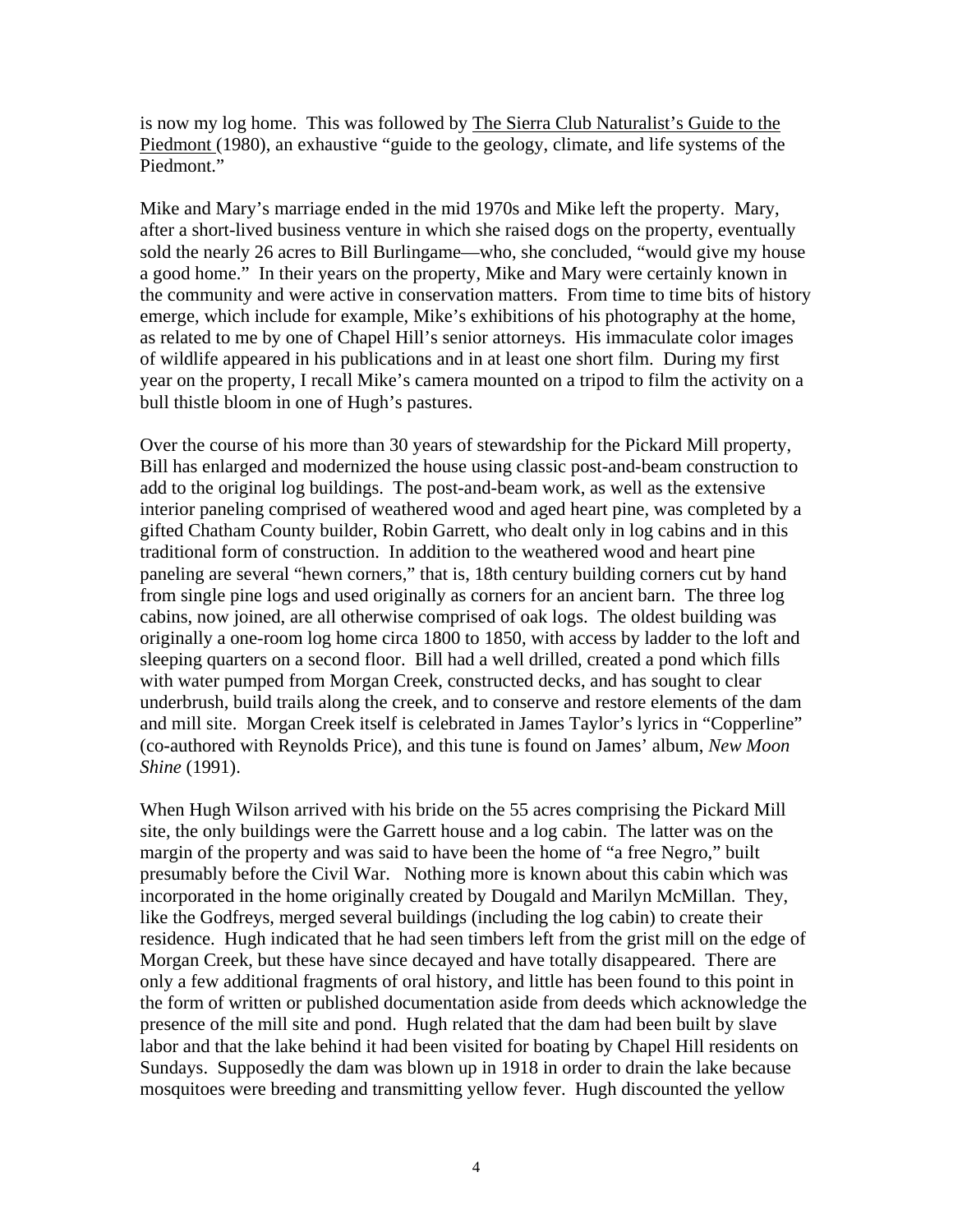fever story and Cookie has never seen a case of yellow fever at UNC Hospitals. The story of boating by Chapel Hill residents is attributed to a now deceased member of the Andrews family—a family living in the neighborhood on a most historic site which dates to Revolutionary War times.

The dam consists of a stunning and largely intact rock face of local stones fit together and rising 15 feet high. It extends for approximately 50 yards, crossing the creek and the Morgan Creek valley from rim to rim. The face of the dam presently constitutes the property line between Tom and Pat Griggs and Bill Burlingame. Immediately upstream from the rock face of the dam are the earthen core and a bank of sandy sediments—which are the result of many years of silting behind the dam. At the southwest end of the dam is a gap or break in the dam, near the exit for the spillway or millrace. It is apparent that a small portion of the dam was dismantled and that the lake was then drained. The millrace, which is as deep as ten feet in places, parallels Morgan Creek on the hillside and ends at the mill site—which is a small rectangular site cut out of the hillside. There are no obvious traces of a mill, that is, no millstones or metal works, and only some stacked rocks that have probably been in place for 150 to 200 years. Beyond the mill site is the tailrace that returned the water downstream to Morgan Creek.

The age of the site is not known with any certainty. The lake was referred to as "the old Pickard Mill pond" in deeds from the 1800s and 1900s. The dam and gristmill were probably constructed in the latter 1700s or early 1800s, possibly about 1830. The rocks, some of which must weigh half a ton or more, and the rock face are mostly intact, with only a few of the boulders having been displaced and having fallen over the past century or so. In building the dam, stone was quarried from the northeast side of the hill paralleling the creek. Conspicuous holes and pits are found as far as 100 yards and more from the dam. Given that such depressions are ideal for trash disposal, these locations may well be promising for archeological exploration. On the southwest bank and hillside leading to the mill are historic wagon roads which are now partially cleared and point toward Hillsborough and Burlington. Presently, and without any research having been undertaken, there are two known references to the mill. In the 1880 Manufacturer's Index for Orange County, Pickard Mill is listed, with no further information. There is also a brief reference in the diary of James Mason, pastor for Cane Creek Baptist Church (founded in 1789 and now located near the intersection of Dairyland and Orange Grove Roads). In his entry for June 18, 1876, Mason wrote, "Went to Mrs. Snipes to marry John L. Sykes to Callie Snipes. Dinner at Thomas Dodson's. Came through by Pickard's Mill" ("Historical Sketches, Cane Creek Baptist Church," March 2006, by Ed Johnson). James Mason served several local Baptist churches, had married into the Morgan family (Elizabeth Morgan), and he farmed the original Mark Morgan property on Morgan Creek. His widow donated the 800-acre tract, then called Mason Farm, to the University in 1894.

Although nothing is known specifically about Pickard Mill, it was surely a grist mill which ground corn into cornmeal from the wagon loads brought to the mill by local farmers. Since cash and currency were in short supply in those days, the millers at these locations were often paid "in kind," that is, they would keep a portion of the corn meal in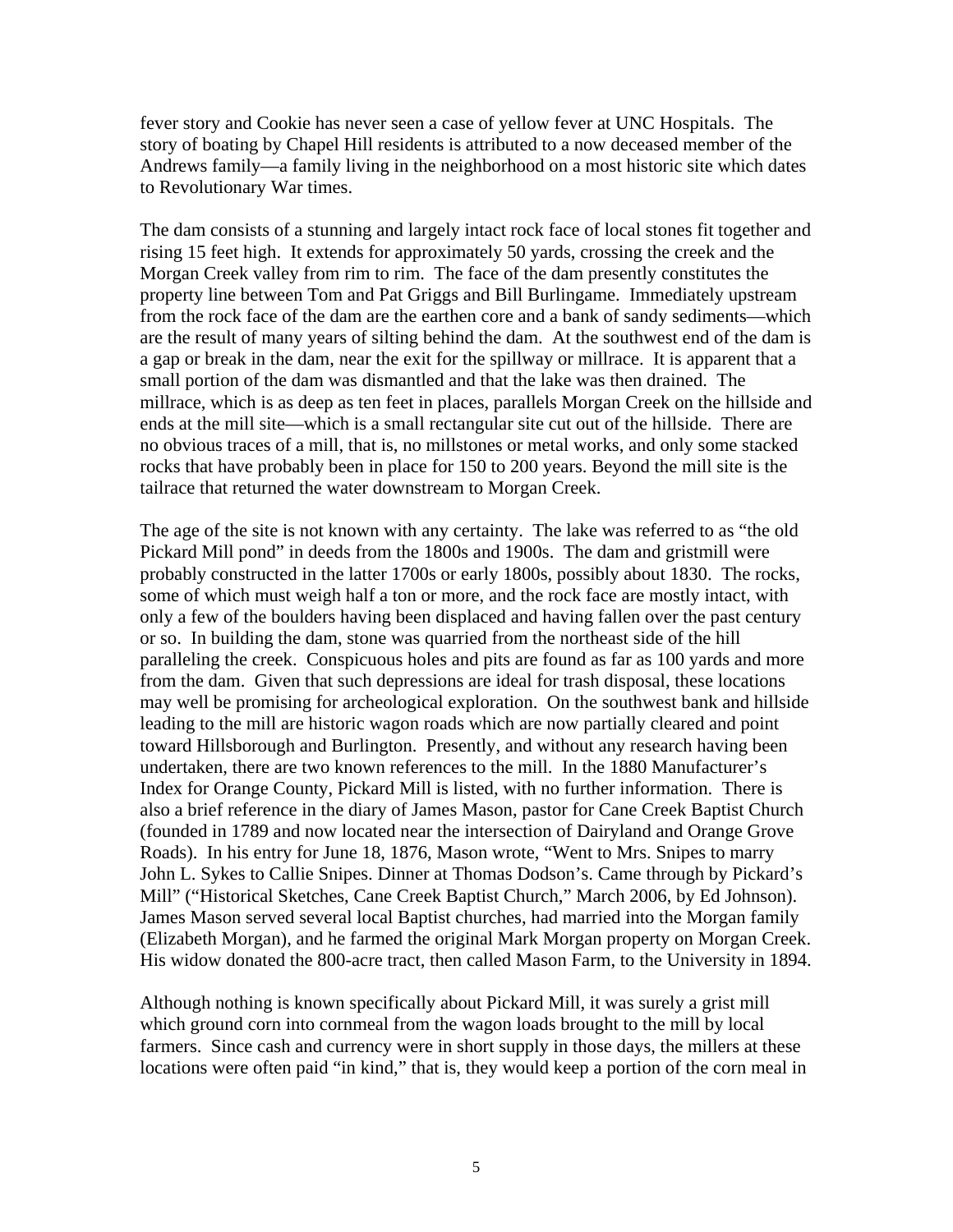payment. It is well documented that millers would often brew corn liquor or whiskey on site as a byproduct of mill operation.

On a late September morning in 1984 Bill Burlingame woke to the sound of chain saws just across the creek and then found that a local lumber company was cutting large trees on his land next to the millrace. He subsequently discovered that Walter Vaughan, who grew up with his five siblings in a log cabin on the far side of Morgan Creek in the 1920s and 1930s, had had his property surveyed in the mid-seventies, and had created an incursion into the Burlingame property. This incursion was then identified as a "deed overlap" on tax maps, amounting to approximately four acres. After a careful deed search, which traced the ancestors of the Pickard Mill and the Vaughan properties to the Civil War and before, Bill determined that the property lines had jogged a bit at different points in time. However, both properties described a line running basically northeast to the dam from a very historic corner. These lines differed quite dramatically from the information Walter Vaughan had given to his surveyor. In the ensuing lawsuit, a consent decree was eventually drafted and ordered by the Court. It established a property line consistent with the line which can be found as early as 1859 in a deed among the Vaughan ancestors. And so, the Burlingame and Wilson properties remained intact despite less than ethical surveying.

The deed search indicated that the basic 55-acre Pickard Mill property had been in existence for at least 150 to 200 years. As documented in the Pickard Mill deeds, the northeast line to the dam had been moved in various fashions, possibly to accommodate wagon roads to the mill. The stands of oak and pine which originally demarcated hardwood forest from cultivated fields generally followed the original property lines, with fields and stands of young pine trees found on the Vaughan property and with hardwood forest found on the Burlingame side. For a period of over a hundred years in the Vaughan deeds, various items along the lakeside were used to separate the properties in deed descriptions. For example, a deed identifies the property line as "where the Pond back [sic] water up a branch South 66 degrees West up said Pond five chains and 50 links to the water fence" and then with "the high water mark" of the pond. This precise language continued in the deeds until Walter Vaughan's flawed survey of the mid-1970s.

Shortly after the consent decree established a clean property line, Walter Vaughan sold his family's property to David Schuman whose family had already owned Pickard's Mountain for some 50 years. Schuman sought to purchase additional land with the fantasy of constructing a golf course—only to have his financing collapse with the advent of the Gulf War. He did, however, sue for an easement across Robert Nutter's land to secure access to this landlocked property. Matters then remained quiescent for nearly a decade until developers attempted to buy the Schuman land. A Pickard Mountain support group was formed to oppose development. The property was eventually saved from developers and a conservation easement was placed on much of it by Tim Toben in 2000. Toben acquired additional properties, eventually consolidating them as a 500 acre track, and building a fabulous home on a ridge near Pickard's Mountain. In the meantime, Pickard's Mountain, of which the Pickard Mill property is one portion, has been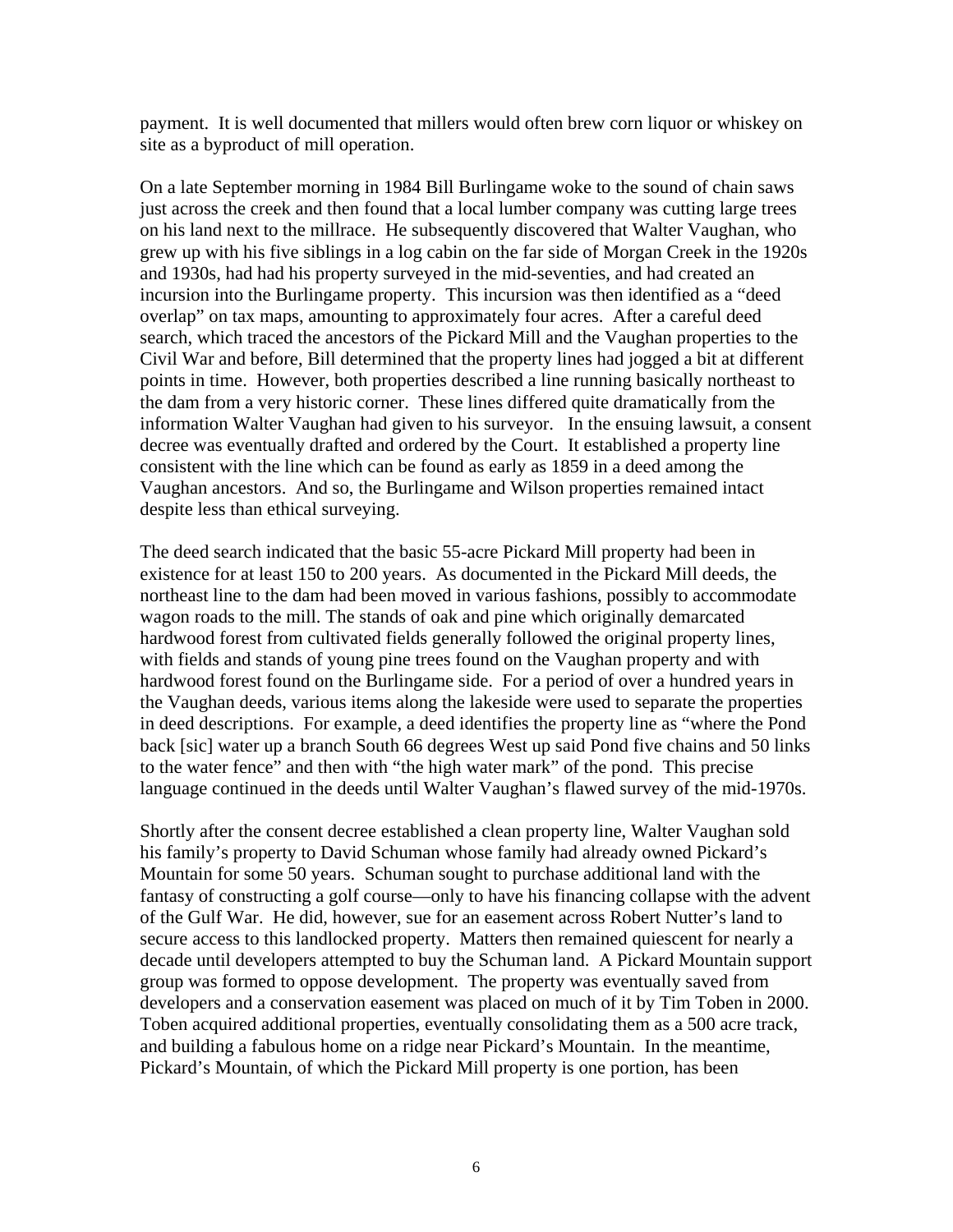designated as a Primary Conservation Area by the Orange County Planning Department. It is identified as the Pickard's Mountain Natural Heritage Site.

In some respects the land across and beyond Morgan Creek is a bit foreboding and primeval, consisting of many hundreds of acres of largely undeveloped land and forest. Pickard's Mountain itself is a 783-foot knob which is the second highest elevation in Orange County. It contains the largest and oldest stand of chestnut oaks in the county and is the home of wild turkeys, bobcats, and coyotes which are otherwise rare in this region. There are few if any abandoned homesteads in the forest, due quite possibly to a low water table which makes it difficult to dig productive wells. The only other homestead across the creek and south of the Pickard Mill site is that of the Vaughan family. It consists of a now deteriorated log cabin and the remains of outbuildings from the family farm. Cookie Wilson recalls that the Vaughans lived there before the Wilsons came, and that family members crossed the Wilson property to a bridge on Morgan Creek and then hiked a path to their hillside log cabin on their landlocked property. As late as the 1950s, after the children had left, Cookie recalls that Mazie Vaughan (Walter's mother) returned to pick berries in the vicinity. Hugh reminisced that, in the years when the family maintained the farm on the hillside above Morgan Creek, their animals were never well fed. Today all that remains of the Vaughn homestead is a collapsed log cabin and a brick and stone chimney chinked with reddish clay from the creek. A trail begins at the gas line, about a hundred yards from the edge of the Burlingame property, climbs upward in a southerly direction past the collapsed Vaughan cabin, and heads toward Pickard's Mountain. It eventually winds near Tim Toben's home before finally connecting with a private road which eventually intersects with Jo Mac Road. (Easements are held and maintained by NC Natural Gas for a buried pipeline which runs in a southeasterly direction from Greensboro across the Toben, Burlingame, and Cheek properties.)

It is apparent that much remains to be learned about the history of these properties. The origin of the surname "Pickard" is not known to local residents, although it does appear occasionally on old deeds. It is not attributed in The North Carolina Gazetteer (1968), and is not carried except by one family in the area. Aside from a single grave in the historic Cane Creek Baptist Church cemetery, it does not appear on gravestones in local cemeteries. On the other hand, the presence of Mark Morgan, for whom Morgan Creek was named, is quite well documented. He was probably the first resident in southern Orange County, and lived several miles down Morgan Creek (beyond present day Chapel Hill). He was, in fact, the largest slaveholder in the county in 1755, with a total of six slaves. The creek, originally called "Mark Creek," is named for this man who built a log cabin in the 1750s on its south bank (just east of present-day Chapel Hill) after having received a land grant from the Earl Granville in 1747. The Morgan family and its heirs, the Masons, were among those who provided vast acreages for the campus of the University of North Carolina, and whose former lands now comprise much of the North Carolina Botanical Garden.

The first resident landowner in the immediate vicinity was probably Major General Thomas Lloyd who settled in what is now Calvander in the late 1750s, on a large holding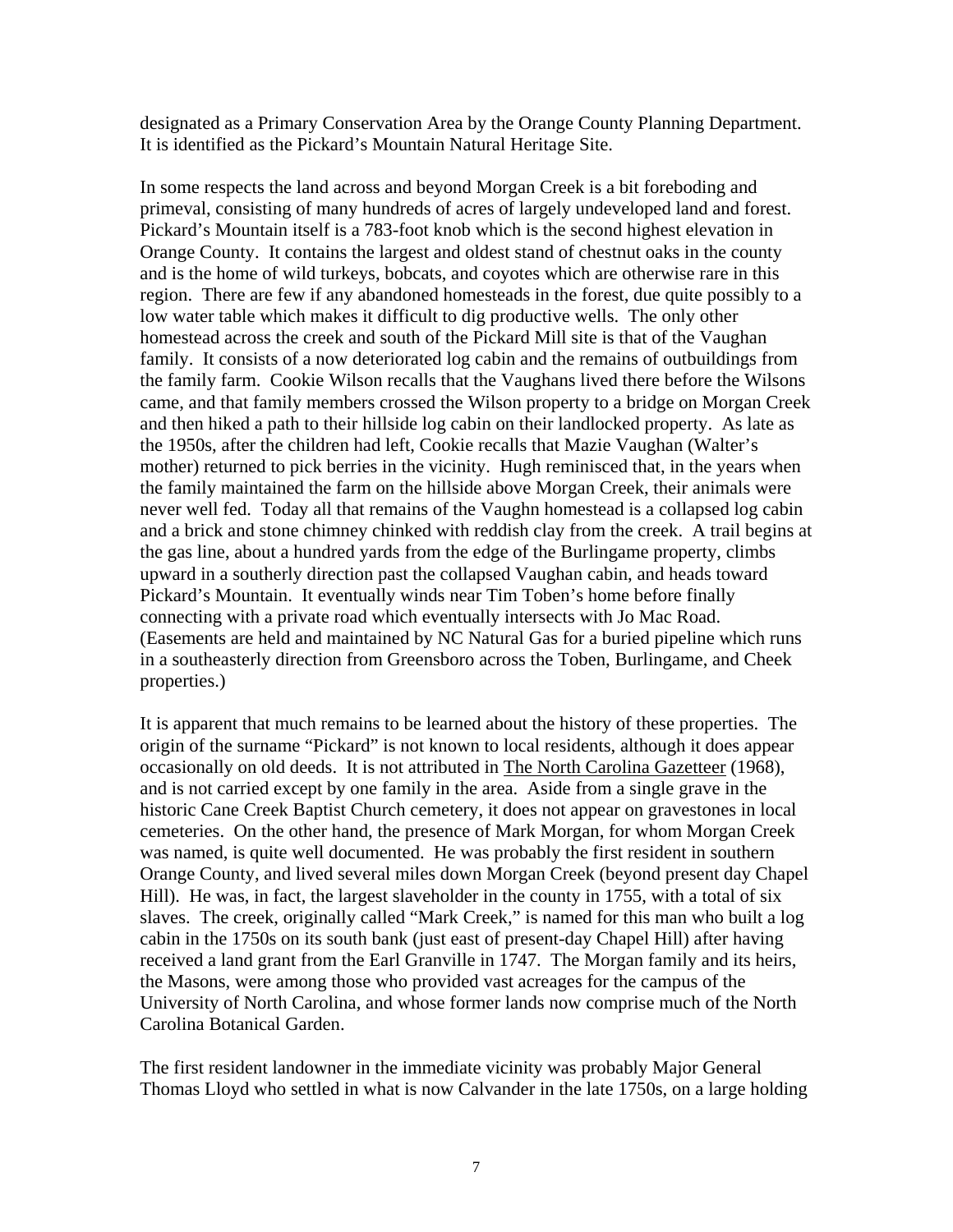which is said to have been on present-day Old NC 86. A land grant was entered in his name on Mark Creek (renamed Morgan Creek) in l755. A thorough deed search may uncover information about the Pickards whose surname does occur in nearby White Cross and in adjoining Alamance County. Most likely, the Pickard Mill property is among those originally granted to Thomas Lloyd and his descendants. There were a number of land grants to the Lloyds from the Lords Proprietors and there is evidence that Thomas Lloyd's son was buried in a grave, now lost, in a field approximately a half mile from Pickard Mill, off Albert Road.

The Andrews family (see p. 5) married into the Lloyds, resulting in industrial collaboration and the development of textile mills in historic Carrboro. Calvander itself was named for Calvin Andrews (a direct descendant of the original Andrews) who founded the Andrews Academy, once located behind the current Calvander BP station. The "schoolhouse" is identified in the 1891 Tate map, as is a "steam saw mill," the "Faucette P.O.," and "W. R. Lloyd's Store." Calvander obviously thrived in these years following the Civil War—and Dairyland Road (then Cane Creek Road) was well established by then.

In the past decade, Tom Magnuson, CEO of the Trading Path Association, has undertaken much original research and field work in his attempts to identify, document, and protect items, artifacts, and routes associated with the "contact era." The latter is that period of history in which the first European explorers, traders, and settlers encountered the Native Americans and the virgin American wilderness. In North Carolina, and Orange County in particular, it began in the late 1600s and continued into the early 1700s, and included the earliest explorers and traders such as John Lederer in 1670, and John Lawson. Lawson, who provided extensive documentation of his trek, walked with his party through what is now Hillsborough in Orange County in 1701. He stayed overnight with the Occaneechi Indians in their village ("Achonechy Town") which was located in the horseshoe of the Eno River no more than 10 or 15 miles from Pickard Mill. Extensive excavations by UNC archeologists have demonstrated that this site on the Eno has witnessed Indian settlement by various groups perhaps dating back nearly 1000 years. Large numbers of artifacts have also been found on Mark Morgan's properties near Morgan Creek.

Tom Magnuson is particularly interested in the Great Indian Trading Path which was a trade artery that originated in the Chesapeake, perhaps as early as the 1500s, headed south, and then veered southwest to Hillsborough. It then turned west, roughly following the course of Interstate 85, and eventually connected with the lands of the Catawba Indians near present-day Charlotte. Suffice it to say, the Native Americans, in this case the Occaneechi, were soon decimated by disease, and had largely vacated Orange County before 1710. Today there are elements of these related tribes which maintain a small presence as the Occaneechi band of the Saponi Nation, with tribal headquarters in Mebane in Alamance County.

The Trading Path and similar routes are quite identifiable by experts when their course has not been disturbed by settlement and extensive cultivation. Tom has taken numbers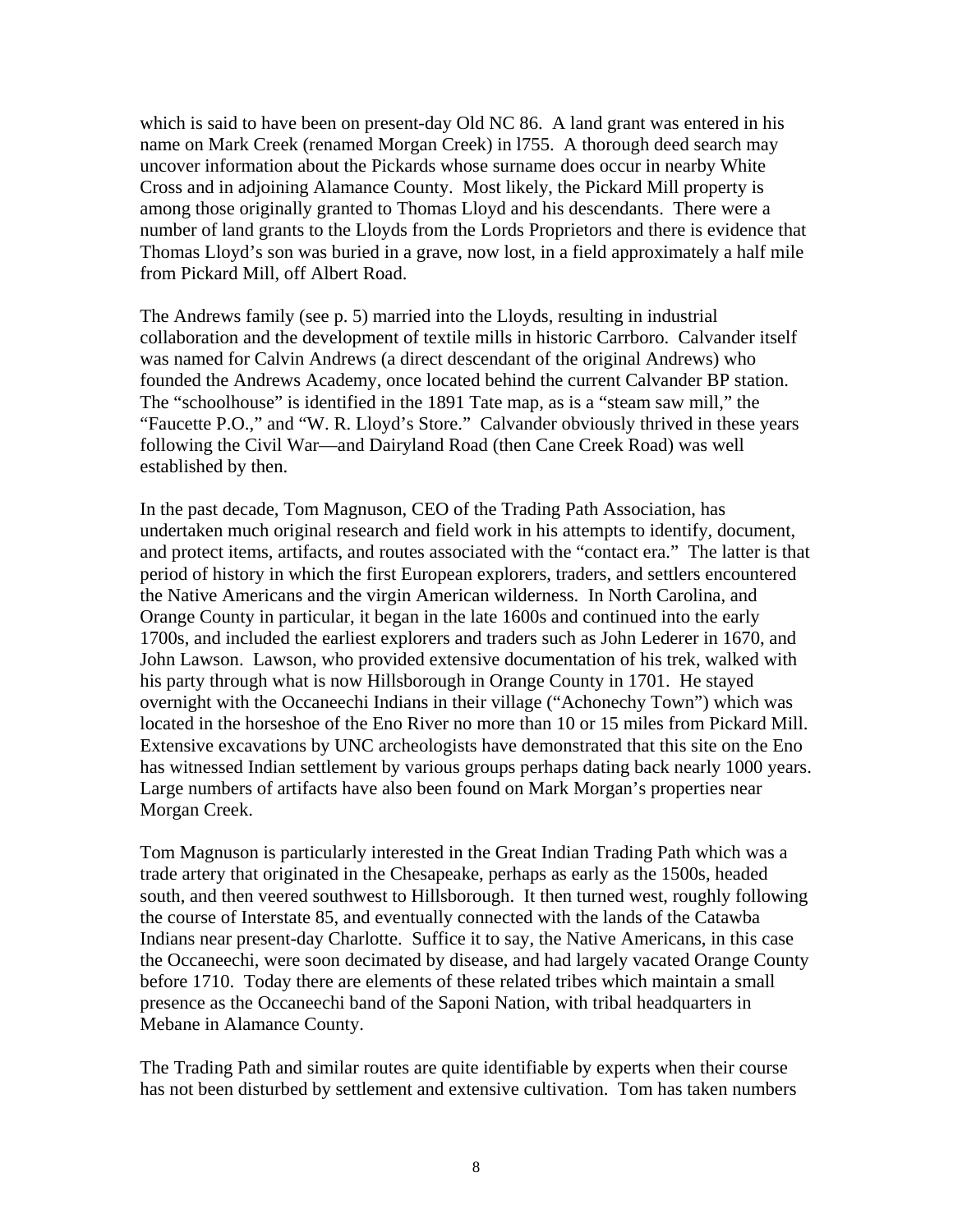of us on tours of the remnants of the trading path in Piedmont North Carolina, and he can point out the transitions from foot paths to pack horse trails and then to wagon roads. He is insistent that the trading path in our region is actually many paths depending on what served local needs. He believes that the Lower Trading Path actually transects my property, forded Morgan Creek below my house, and continued west to Cedar Cliffs on the Haw River. What has been established is that the lower branch of the Great Indian Trading Path probably diverged from the main path in Virginia. The lower branch then crossed the Neuse River at Fish Dam (on land now inundated by Jordan Lake), and continued to Durham where it is said to be mentioned in the earliest property deeds. It continued west, can be identified along Whitfield Road, has been crossed by I-40 in Orange County, and continued west near Eubanks Road. Tom has tracked several of these remnants but then lost the path as it neared my property.

He and I valiantly attempted to find the path near Union Grove Church Road and Albert Road, and Tom projects that it coursed down what is now Albert Road, and crossed into Brad Lessler's property (adjacent to mine), traversing the Lessler pond. He believes that the path then entered what is now my property. We have found various suggestive berms, depressions, and hollows which do not seem to be explained by erosion or cultivation. My land has been so worked over and transformed by cultivation and the mill operation that the path's course and the ford across Morgan Creek cannot be precisely located. Tom was tentatively able to find the lower path again several hundred yards beyond the creek (just off the gas line on Tim Toben's property), at which point it appears to head west toward Dodson's Crossroads. According to Tom, it probably follows what is now Dairyland Road to Orange Grove where he found it again behind an auto repair shop at the intersection of Dairyland Road with Orange Grove Road. He believes that it follows a property line and hedgerow west (behind the shop), just below the present Cane Creek Baptist Church, until it eventually fords the Haw River at Cedar Cliffs.

On a spring day in April of 2006, I was standing in my driveway when an SUV with UNC decals rolled up. Two students got out, indicating that they were looking for the McCauley whetstone quarry. It seems that one of their fathers is a collector of antique tools and had a copy of a 1983 article in *Mother Earth News* which described an amazing whetstone quarry outside of Chapel Hill. They had a fragment of the 1891 Tate map of Orange County which indicated that the quarry was nearby, most likely on the hillside above Dairyland Road near my private road. I sent the students on to my best guess at the location. I knew nothing about a quarry but eventually found the article which contained the reproduction of the map, and discovered that it was an excerpt from a book written by Roy Underhill. He is the famous craftsman with red suspenders who shows weekly on PBS as the host of the "The Woodwright's Shop." Roy spoke of a "tattered map" on the wall of his shop, his attempt to find locals who might know of it, and his locating a report published in the *American Journal of Science* for 1828. That report on the geology of North Carolina by a UNC professor spoke of this quarry as "the most valuable bed that I have met with," and provided specific landmarks. Roy eventually found the quarry, and wrote that it produced "as good a stone as I had ever used" for sharpening and honing tools and blades.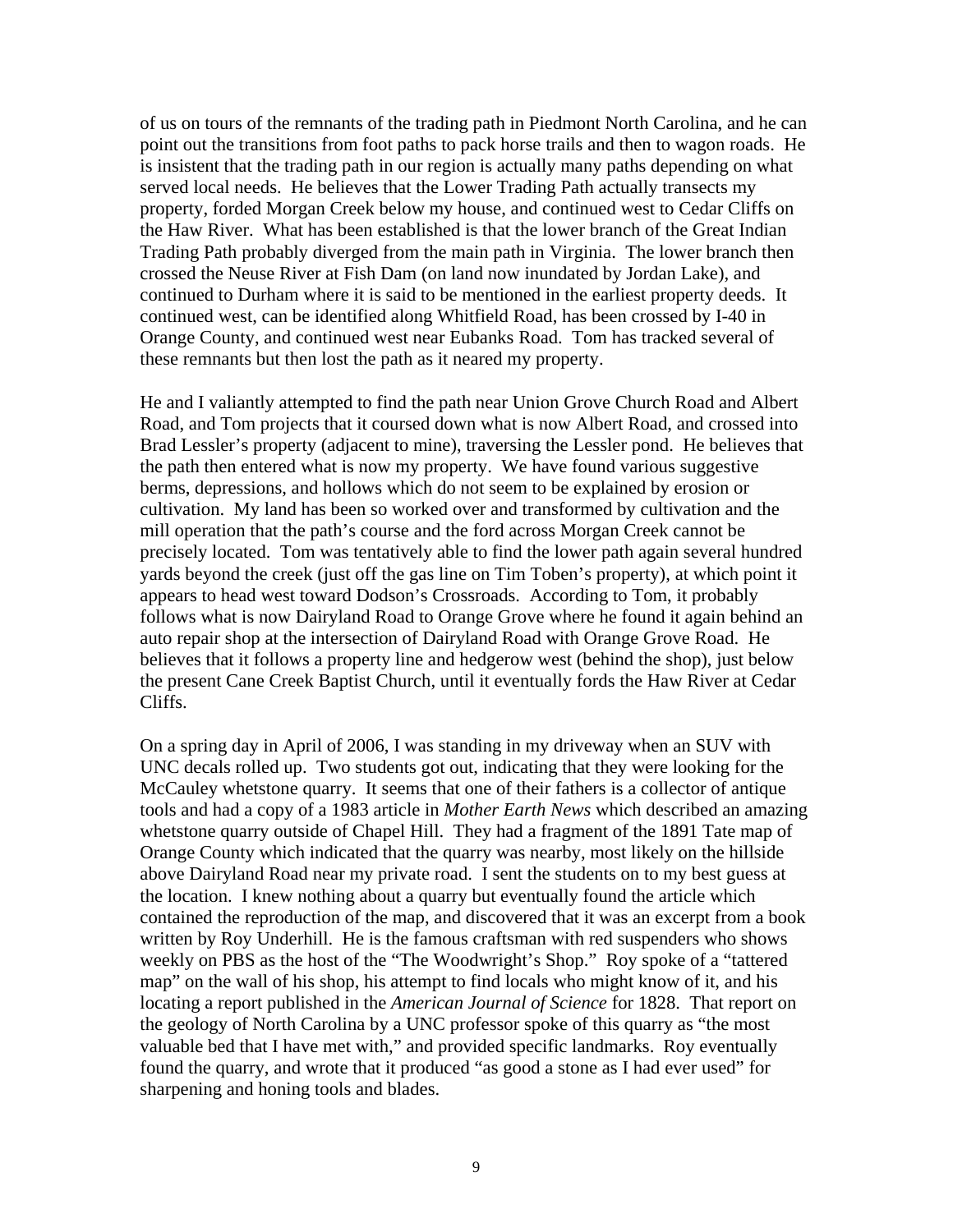I contacted Tom Magnuson who became interested, and with his cartographic skills, pinpointed the probable location of the quarry on a topographic map. He and I stumbled around on the overgrown ridges, eventually finding the greasy blue stone likely to be excellent for honing, as well as a worked "core" or arrowhead, and probable deposits of rhyolite. The latter is a stone favored by Native Americans for points and tools. Tom noted the coincidence of rhyolite in the near vicinity (one-half mile) of the Lower Trading Path (on my property), a pattern which has been noted elsewhere and suggests the historic presence of Native Americans. Matthew McCauley, presumably associated with the quarry, was one of the very early settlers in the area (1750s), became a prominent citizen, and was an officer in the local militia during the Revolutionary War. He "established a large holding on Morgan's Creek, where he had a mill and a blacksmith shop" (*Orange County—1752-1952* by Lefler and Wager). One suspects that McCauley's mill was actually considerably further downstream on the creek.

In 2001, Bill Burlingame placed a conservation easement with Triangle Land Conservancy on these 26 acres. The easement protects the property in perpetuity from subdivision and development and ensures that most of the acreage will remain "forever wild." Over the past few years a number of properties in the Pickard's Mountain Natural Heritage Site have been protected with conservation easements. The mountain is now essentially ringed with protected properties—although there are several critical pieces which are not yet conserved. The current conservators include Tim Toben (Pickard's Mountain itself), Bob and Chris Nutter of Maple View Farm (extensive adjacent forests and Morgan Creek), Everett and Lewis Cheek (a lengthy portion of Morgan Creek), Bill Burlingame (Morgan Creek), Nicholo and Carolyn Sartor (property adjoining Pickard's Mountain), and Dr. Charles Keith (an arboretum and the southern approaches to Pickard's Mountain). It was to accompany the documentation of my conservation easement that this brief and incomplete history was originally drafted.

> William V. Burlingame, Ph.D. December 15, 2001 Updated: May 8, 2004 Updated: January 17, 2009

ADDENDUM: Since 2009, Tom Magnuson has returned to track the course of the lower Trading Path and now believes that it came south to Fish Dam on the Neuse and proceeded westward as noted, with an overlay occurring when Cheek Road was superimposed on the roadbed. I drew a map adapted from one Tom provided me which traces the line of the Path in the immediate area. Tom said that he was going to prepare a larger map to put it in context for a group he is leading on a private hike. I also wrote a brief narrative of his recent discoveries.

When I was mowing my field on  $10/15/11$ , I encountered Tom who was out again looking at the landscape. He walked me over to the course of the Path where it re-entered the woods from my field. The roadbed is definite and is evident just into the woods from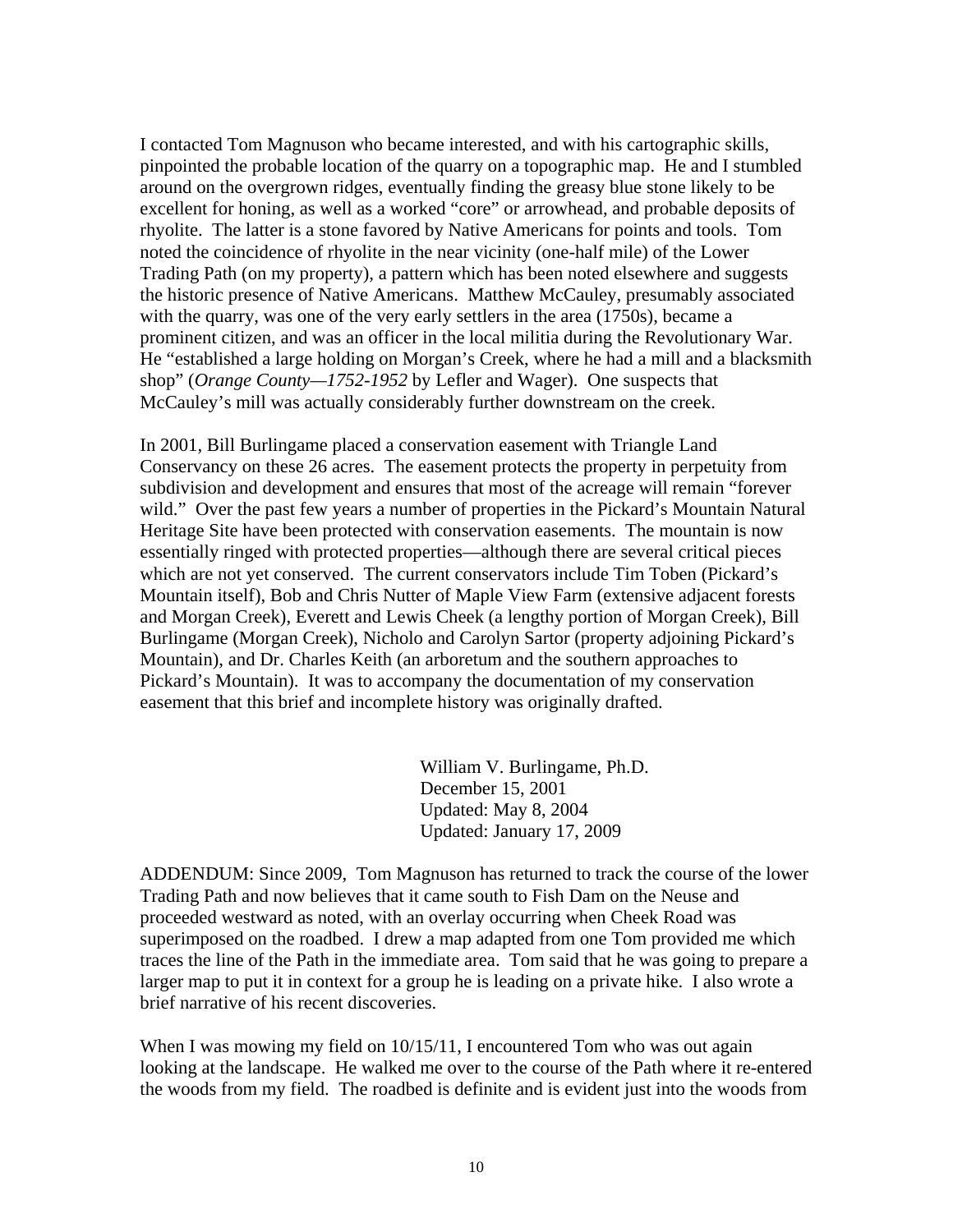my deer stand. It appears to proceed directly to Morgan Creek where there must have been a ford near the small rock dam I constructed. Tom added that if it wasn't the lower Trading Path it must have been a road to the mill—or it could have been both.

He mentioned the presence of a log cabin with a still-standing chimney nearby. I suggested that this must be the Vaughan cabin. I don't know its origins, but it was a twostory log home which I presume dates from the  $19<sup>th</sup>$  century. It was still standing in the 70s when I moved here, as were some lean-to sheds and remnants of fences. The upstairs bedrooms were cramped and attic-like but I don't recall anything else about the building. I'm sure there was no power and that water was probably brought from Morgan Creek although there could have been a well on site. Today, only the chimney remains, which as I recall has a few bricks as well as field stones which were chinked by clay as well as mortar. In its latter days the Vaughans accessed their home by crossing below Cookie Wilson's house in a path or road which ran to the creek where there was a bridge of sorts in the 1940s. I assume that this is the same path and ford that Tom Magnuson has seen below the Winslow's home. I did find the Vaughan family, presumably at that cabin, in the 1930 census. Most of the Vaughans are now buried in a near-by church cemetery. There is at least one female of the sibling group who lives nearby in a gated property which advertises for Griffin Carpets and is located off Union Grove Church Road.

I have made another recent discovery. In my deed searches during the property line dispute with the Vaughans, I noted some rectangular pieces of property, each about 35 acres in size and adjoining one another near the summit of Pickard Mountain. Someone told me that an old man had given these two land-locked pieces to his daughters. It turns out that the father, Eulie (or E. E. Vaughan) had indeed deeded these pieces to two of his daughters while the rest of his land went to his wife, Mazie, and then to all the children upon her death. The Triangle Land Conservancy had been interested in securing conservation easements on these properties due to their proximity to the mountain. One of the daughters has apparently sold her track to the Sartor family who did, in fact, place an easement with the TLC about two years ago. TLC then contacted the other Vaughan daughter (in Tennessee or Kentucky) and she is not interested. There is an ancient trail which led from Morgan Creek past the Vaughan cabin and eventually forked off to the right to the top of the mountain which is marked by a hard-to-find U.S. Coast and Geodetic Survey marker. The trail snakes its way from the creek through Tim Toben's properties, crosses through one of the two Vaughan daughters' land, and once ran near Tim's home and then connected with Tim's private road and then Jo-Mac Road. Presently, the old trail is forever blocked as Tim has sold off five-acre parcels around the mountain. The homes are majestic although it is sad to see the trail closed and homes in close proximity to the summit. One home is owned by the former aide to Senator John Edwards; it was this aide who contrived the cover story for Edwards' paramour and even claimed paternity for his child by her at the time of his ill-fated run for the Democratic Party presidential nomination.

At one time the Vaughan farm apparently represented a major homestead and residence. It apparently had been farmed extensively in the 1800s and early 1900s. When I first moved here in the 70s there were magnificent black walnut trees, some of which